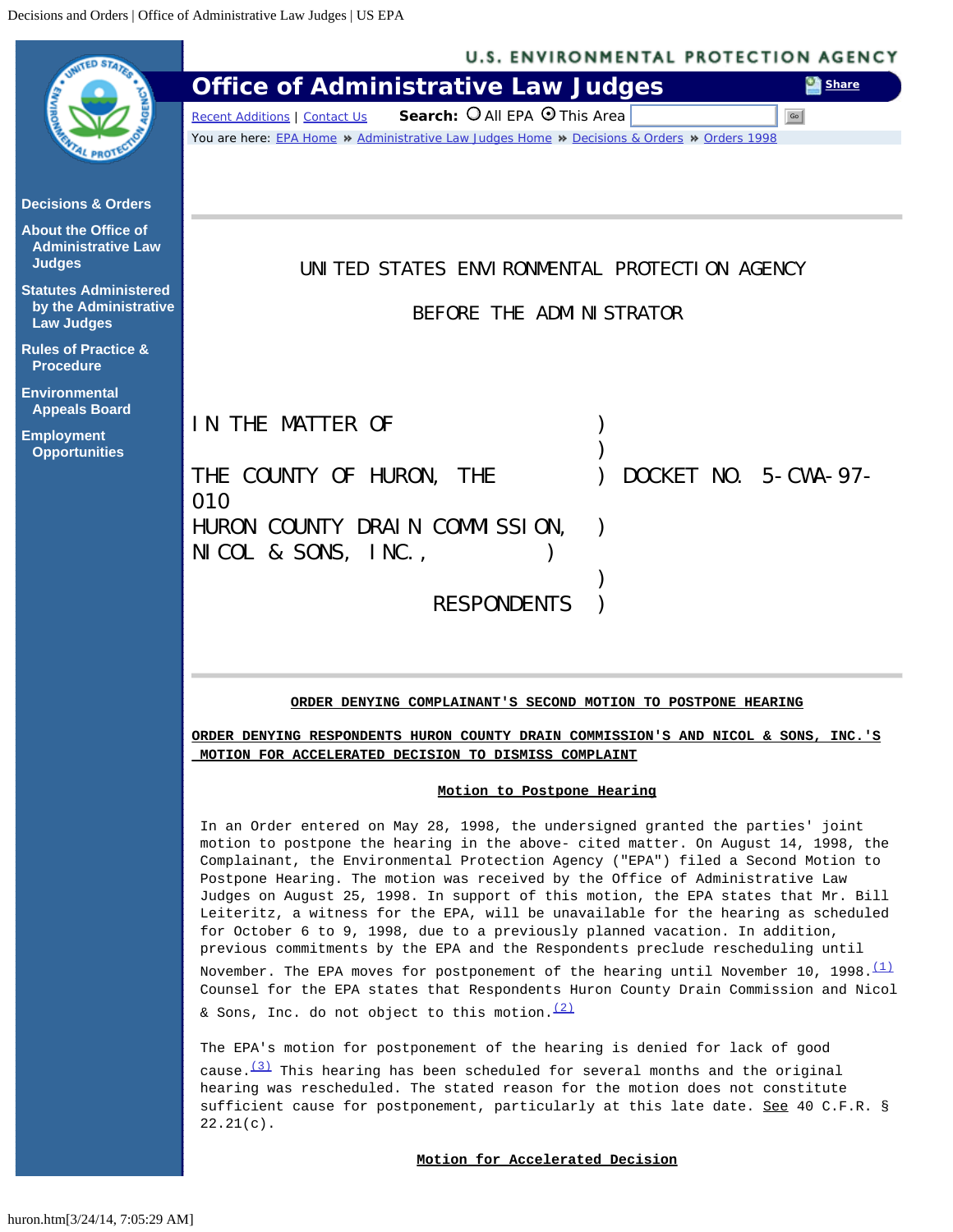On August 21, 1998, Respondents Huron County Drain Commission and Nicol & Sons, Inc. submitted a motion for accelerated decision to dismiss the claim.  $\frac{(4)}{1}$  $\frac{(4)}{1}$  $\frac{(4)}{1}$  The motion is opposed by the EPA.

## **Standard For Accelerated Decision**

The Respondents have filed a motion for accelerated decision pursuant to 40 C.F.R. § 22.20, the regulation governing accelerated decisions. Section 22.20(a) provides, in pertinent part, as follows:

The Presiding Officer,  $\left(\frac{(5)}{2}\right)$  $\left(\frac{(5)}{2}\right)$  $\left(\frac{(5)}{2}\right)$  upon motion of any party or sua sponte, may at any time render an accelerated decision in favor of the complainant or the respondent as to all or any part of the proceeding, without further hearing or upon such limited additional evidence, such as affidavits, as he may require, if no genuine issue of material fact exists and a party is entitled to judgment as a matter of law, as to all

or any part of the proceeding. (emphasis added) $(6)$ 

Motions for accelerated decision under 40 C.F.R. § 22.20(a) are akin to motions for summary judgment under Rule 56 of the Federal Rules of Civil Procedure ("FRCP"). $\frac{(7)}{2}$  $\frac{(7)}{2}$  $\frac{(7)}{2}$  Rule 56(c) of the FRCP provides that summary judgment "shall be rendered forthwith if the pleadings, depositions, answers to interrogatories, and admissions on file, together with the affidavits, if any, show that there is no genuine issue of any material fact and that the moving party is entitled to a judgment as a matter of law" (emphasis added). Thus, by analogy, Rule 56 provides guidance for adjudicating motions for accelerated decision. See In the Matter of CWM Chemical Service, Docket No. TSCA-PCB-91-0213, 1995 TSCA Lexis 13, TSCA Appeal 93-1 (EAB, May 15, 1995).

Therefore, I look to federal court decisions construing Rule 56 of the FRCP for guidance in applying 40 C.F.R. § 22.20(a) to the adjudication of motions for accelerated decisions. In interpreting Rule 56(c), the United States Supreme Court has held that the party moving for summary judgment has the burden of showing the absence of a genuine issue as to any material fact and that the evidentiary material proffered by the moving party in support of its motion must be viewed in the light most favorable to the opposing party. See Anderson v. Liberty Lobby, Inc., 477 U.S. 242, 248 (1985); Adickes v. S. H. Kress & Co., 398 U.S. 144, 157 (1970). Further, the judge must draw all reasonable inferences from the evidentiary material in favor of the party opposing the motion for summary judgment. See Anderson, supra, at 255; Adickes, supra, at 158-159; see also Cone v. Longmont United Hospital Assoc., 14 F.3d 526, 528 (10th Cir. 1994).

In assessing materiality for summary judgment purposes, the Court has found that a factual dispute is material where, under the governing law, it might affect the outcome of the proceeding. Anderson, supra at 248; Adickes, supra, at 158-159. The substantive law identifies which facts are material. Id.

The Court has found that a factual dispute is genuine if the evidence is such that a reasonable finder of fact could return a verdict in favor of the nonmoving party. Id. Further, in Anderson, the Court ruled that in determining whether a genuine issue of fact exists, the judge must decide whether a finder of fact could reasonably find for the nonmoving party under the evidentiary standards in a particular proceeding. There must be an incorporation of the evidentiary standard in the summary judgment determination. Anderson, supra, at 252. In other words, when determining whether or not there is a genuine factual dispute, the judge must make such inquiry within the context of the applicable evidentiary standard of proof for that proceeding.

Once the party moving for summary judgment meets its burden of showing the absence of genuine issues of material fact, Rule 56(e) then requires the opposing party to

offer any countering evidentiary material or to file a Rule 56(f) affidavit.  $\frac{(8)}{8}$  $\frac{(8)}{8}$  $\frac{(8)}{8}$  Rule 56(e) states: "When a motion for summary judgment is made and supported as provided in this rule, an adverse party may not rest upon the mere allegations or denials of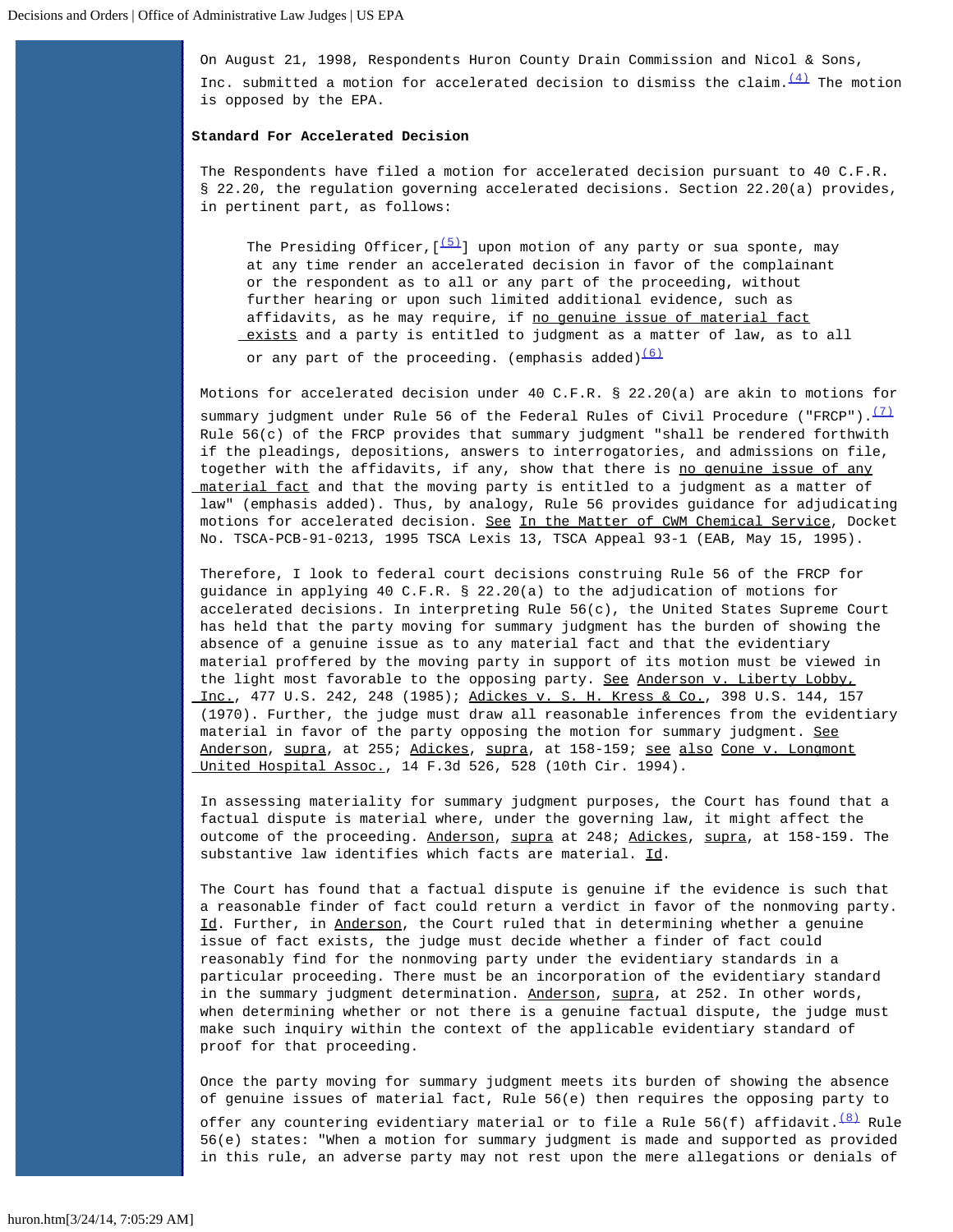his pleading, but must set forth specific facts showing there is a genuine issue for trial." However, if the moving party fails to carry its burden to show that it is entitled to summary judgment under established principles, then no defense is required. Adickes, supra, at 156.

The type of evidentiary material that a moving party must present to properly support a motion for summary judgment or that an opposing party must proffer to defeat a properly supported motion for summary judgment has been examined by the Court. See Celotex Corp. v. Catrett, 477 U.S. 317 (1986); see also Anderson, supra; Adickes, supra. The Court points out that Rule 56(c) itself provides that the decision on a motion for summary judgment must be based on the pleadings, depositions, answers to interrogatories, and admissions on file, together with affidavits, if any, submitted in support or opposition to the motion. With regard to the sufficiency of the evidentiary material needed to defeat a properly supported motion for summary judgment, the Court has found that the nonmoving party must present "affirmative evidence" and that it cannot defeat the motion without offering "any significant probative evidence tending to support" its pleadings. Anderson, supra, at 256 (quoting First National Bank of Arizona v. Cities Service Company, 391 U.S. 253, 290 (1968)).

More specifically, the Court has ruled that the mere allegation of a factual dispute will not defeat a properly supported motion for summary judgment as Rule 56(e) requires the opposing party to go beyond the pleadings. Celotex, supra at 322; Adickes, supra. The Court has noted, however, that there is no requirement that the moving party support its motion with affidavits negating the opposing party's claim or that the opposing party produce evidence in a form that would be admissible at trial in order to avoid summary judgment. Celotex, supra, at 323-324. The parties may move for summary judgment or successfully defeat summary judgment without supporting affidavits provided that other evidence referenced in Rule 56(c) adequately supports its position.

The regulation governing motions for accelerated decision under 40 C.F.R. § 22.20(a) does not define or provide examples to illustrate the meaning of the phrase "genuine issue of material fact," nor does it provide significant guidance as to the type of evidence needed to support or defeat a motion for accelerated decision. Section 22.20(a) states, in pertinent part, that the Presiding Officer may render an accelerated decision "without further hearing or upon any limited additional evidence, such as affidavits, as he may require, if no genuine issue of material fact exists and a party is entitled to judgment as a matter of law." As an adjunct to this regulation, I note that under another governing regulation, a party's response to a written motion, which would include a motion for accelerated decision, "shall be accompanied by any affidavit, certificate, [or] other evidence" relied upon. 40 C.F.R. § 22.16(b).

Inasmuch as the inquiry of whether there is a genuine issue of material fact in the context of an accelerated decision is quite similar to that in the context of a summary judgment and in the absence of significant instruction from the regulation governing accelerated decisions, I believe that the standard for that inquiry as enunciated by the Court in Celotex, Anderson, and Adickes is applicable in the accelerated decision context. $\frac{(9)}{2}$  $\frac{(9)}{2}$  $\frac{(9)}{2}$  Compare In the Matter of Mayaguez Regional Sewage Treatment Plant, NPDES Appeal No. 92-23, 4 EAD 772, 781 (EAB, Aug. 23, 1993) (wherein the Environmental Appeals Board ("EAB") adopted the standard for summary judgment articulated by the Court in Anderson to determine whether there is a genuine issue of material fact warranting an evidentiary hearing under 40 C.F.R. § 124.74 for the issuance of a permit under Section 301(h) of the Clean Water Act).

The evidentiary standard of proof in the matter before me, as in all other cases of administrative assessment of civil penalties governed by the Rules of Practice, is a "preponderance of the evidence." 40 C.F.R. § 22.24. Thus, by analogy, in determining whether or not there is a genuine factual dispute, I, as the judge and finder of fact, must consider whether I could reasonably find for the nonmoving

party under the "preponderance of the evidence" standard. $\frac{(10)}{10}$  $\frac{(10)}{10}$  $\frac{(10)}{10}$  In addressing the threshold question of the propriety of a motion for accelerated decision, my function is not to weigh the evidence and determine the truth of the matter but to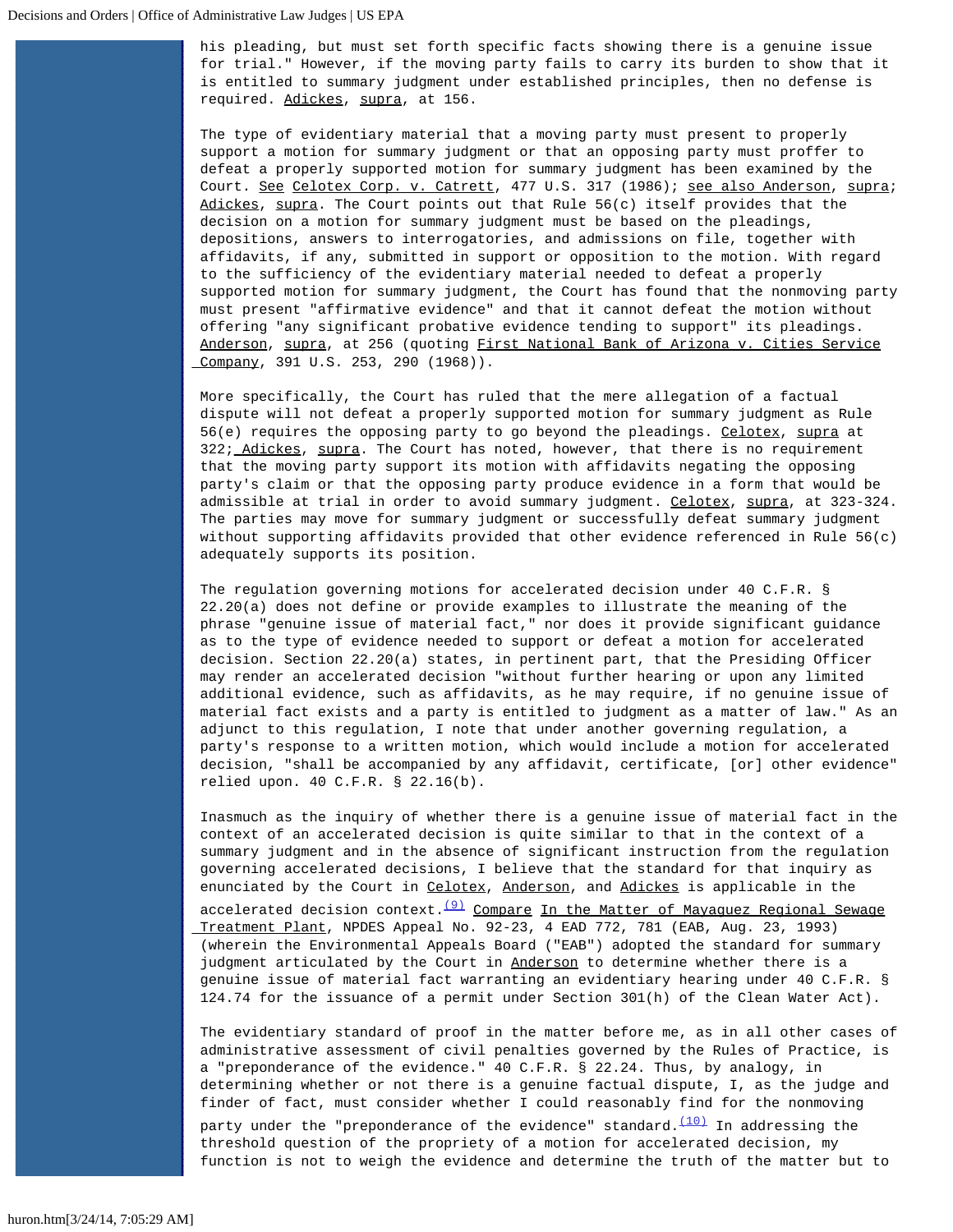determine whether there is a genuine issue for an evidentiary hearing. See Anderson, supra, at 249.

Accordingly, by analogy, a party moving for accelerated decision must establish through the pleadings, depositions, answers to interrogatories, and admissions on file, together with any affidavits, the absence of genuine issues of material fact and that it is entitled to judgment as a matter of law by the preponderance of the evidence. In this regard, the moving party must demonstrate, by a preponderance of the evidence, that no reasonable presiding officer could not find for the nonmoving party. On the other hand, a party opposing a properly supported motion for accelerated decision must demonstrate the existence of a genuine issue of material fact by proffering significant probative evidence from which a reasonable presiding officer could find in that party's favor by a preponderance of the evidence.

## **Discussion**

The EPA filed the Complaint in this matter against the Respondents on July 18, 1997, under the authority of Section 309(g) of the Federal Water Pollution Control Act, commonly referred to as the Clean Water Act, as amended, 33 U.S.C. § 1319(g). The Complaint alleges that the Respondents on or about May 8, 1996, discharged pollutants from a source point into navigable waters without a Permit for Dredge and Fill Material pursuant to Section 404 of the Clean Water Act, 33 U.S.C. § 1344, in violation of Section 301 of the Clean Water Act, 33 U.S.C. 1311. Specifically, the EPA alleges that the Respondents added dredged spoil from a backhoe into areas that were inundated or saturated by surface or groundwater at a frequency and duration sufficient to support, and that under normal circumstances did support, a prevalence of vegetation typically adapted for life in saturated soil conditions and which are adjacent to Lake Huron. The EPA proposes a civil administrative penalty of \$125,000 for this alleged offense.

On August 21, 1998, the Respondents submitted a motion for accelerated decision to dismiss the complaint. The Respondents argue that the May 8, 1996, activity at issue was to maintain an established drain and thus this activity falls within one of the exemptions from the permit requirements pursuant to Section 404(f) of the Clean Water Act. In this regard, the Respondents note that Section 404(f) of the Clean Water Act specifically provides a limited exemption for the discharge of dredged or fill material "for the purpose of construction or maintenance of farm or stock ponds or irrigation ditches, **or the maintenance of drainage ditches**" (emphasis added). The Respondents argue that they are entitled to judgment as a matter of law.

In support of this argument, the Respondents submit the August 18, 1998, affidavit of Mr. Vernon L. Rounds, the Huron County Deputy Drain Commissioner. Respondents' Exhibit 1. In this affidavit, Mr. Rounds states that during the May 8, 1996, project to maintain the Stapleford County Drain, the contractor for the Drainage District deposited spoil within the granted 50 foot northern easement of the Stapleford Drain and that the spoils were placed on top of the spoils from the original drain project in 1914 and maintenance project in 1943. According to Mr. Rounds, the Drainage District conducted an engineering review, using the old grade of the ditch as a reference point for the ditch maintenance plans, the ditch was neither widened nor deepened, and the accumulated sediments on the bottom of the ditch were removed. In addition, the Respondents cite a Meeting Record dated June 17, 1996, which is listed as the Complainant's proposed Exhibit O, in support of its position that the May 8, 1996, project was for maintenance of an established drain. Respondents' Exhibit 3.

The EPA opposes the motion for accelerated decision to dismiss the complaint. The EPA maintains that there is a genuine issue of material fact and, therefore, the motion should be denied. Specifically, the EPA maintains that the factual allegation, as made in the Complaint, that the Respondents added dredged spoil from a backhoe into wetlands adjacent to Lake Huron is supported by the proposed testimony of its witnesses and Exhibits 1-4, 6, 7, 10, 11, 13-20, 22, and 23 listed in its prehearing exchange.

Further, the EPA argues that the affidavit of Mr. Rounds, dated August 18, 1998,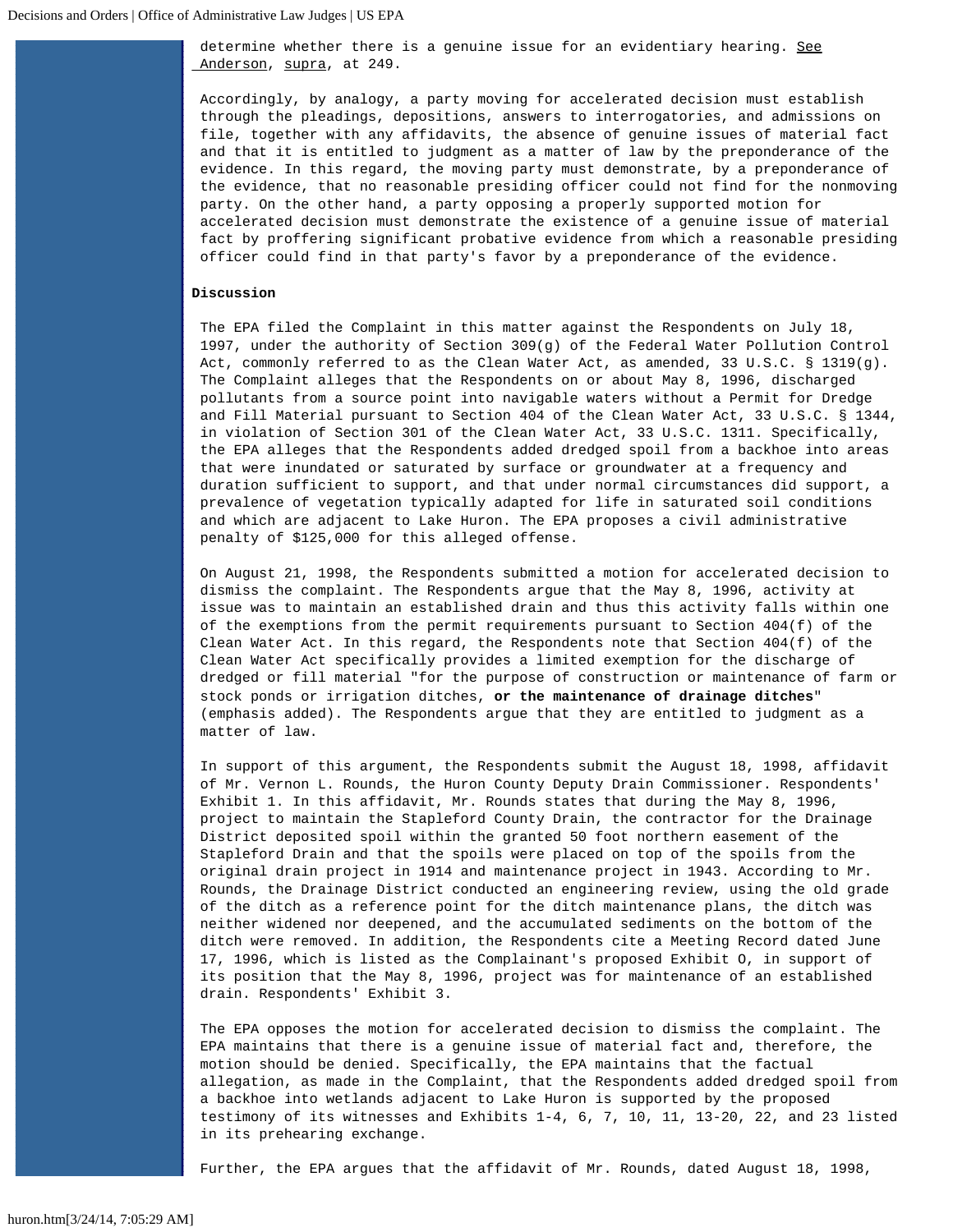does not support the Respondents' motion. The EPA asserts that Mr. Rounds fails to state that on May 8, 1996, he was not at the Stapleford Drain to witness what Nicol & Sons, Inc. did at the drain and fails to state facts to demonstrate that the Respondents were only maintaining the Stapleford Drain. Specifically, the EPA maintains that Mr. Rounds fails to state the historic contours of the Stapleford Drain and the old spoil piles and what contours and spoil piles Nicol & Sons, Inc. left at the drain on May 8, 1996. Finally, the EPA asserts that the affidavit of Mr. Rounds contradicts his earlier statement on or about November 4, 1996, to an agent of the Bay City Times Newspaper.

The EPA has persuasively argued that the Respondents have failed to demonstrate that there is no genuine issue of material fact that on May 8, 1996, they discharged dredged or fill material onto historic discharges of dredged or fill material adjacent to the Stapleford Drain to maintain the drain which is an activity exempted from the requirements of the Clean Water Act pursuant to Section  $404(f)(1)(C)$  of the Clean Water Act, and that they are entitled to judgment as a matter of law. This genuine issue of material fact raised by the EPA can be properly adjudicated only following a full evidentiary hearing. I emphasize that in making this threshold determination, I have not weighed the evidence and determined the truth of the matter but have simply determined that the EPA has raised a genuine issue of material fact for evidentiary hearing.

In view of the foregoing determination that the EPA has adequately raised a genuine issue of material fact and that the file before me does not establish that the Respondents are entitled to judgment as a matter of law, the Respondents' motion for accelerated decision to dismiss the complaint is denied. See Section 22.20(a) of the Rules of Practice, 40 C.F.R. § 22.20(a).

## **ORDERS**

The Complainant's Second Motion to Postpone Hearing is **Denied**.

The Respondents' Motion for Accelerated Decision to Dismiss Claim is **Denied**.

The Hearing in this matter will be held beginning at 9:30 a.m. on Tuesday, **October 6, 1998**, in the Bay City area of Michigan, continuing if necessary on October 7 and  $8, 1998$ . $(11)$  The Regional

Hearing Clerk will make appropriate arrangements for a courtroom and retain a stenographic reporter. The parties will be notified of the exact location and of other procedures pertinent to the hearing when those arrangements are complete.

Original signed by undersigned

 $\overline{\phantom{a}}$  , and the contract of the contract of the contract of  $\overline{\phantom{a}}$ 

Barbara A. Gunning Administrative Law Judge

Dated: 9-11-98 Washington, DC

<span id="page-4-0"></span>1. November 11, 1998, is a federal holiday.

<span id="page-4-1"></span>2. Counsel for the EPA states that he was unable to contact counsel for Respondent County of Huron.

<span id="page-4-2"></span>3. The hearing remains as scheduled for October 6, 1998. However, the location is changed to the Bay City, Midland, Saginaw area in Michigan in order to obtain adequate facilities.